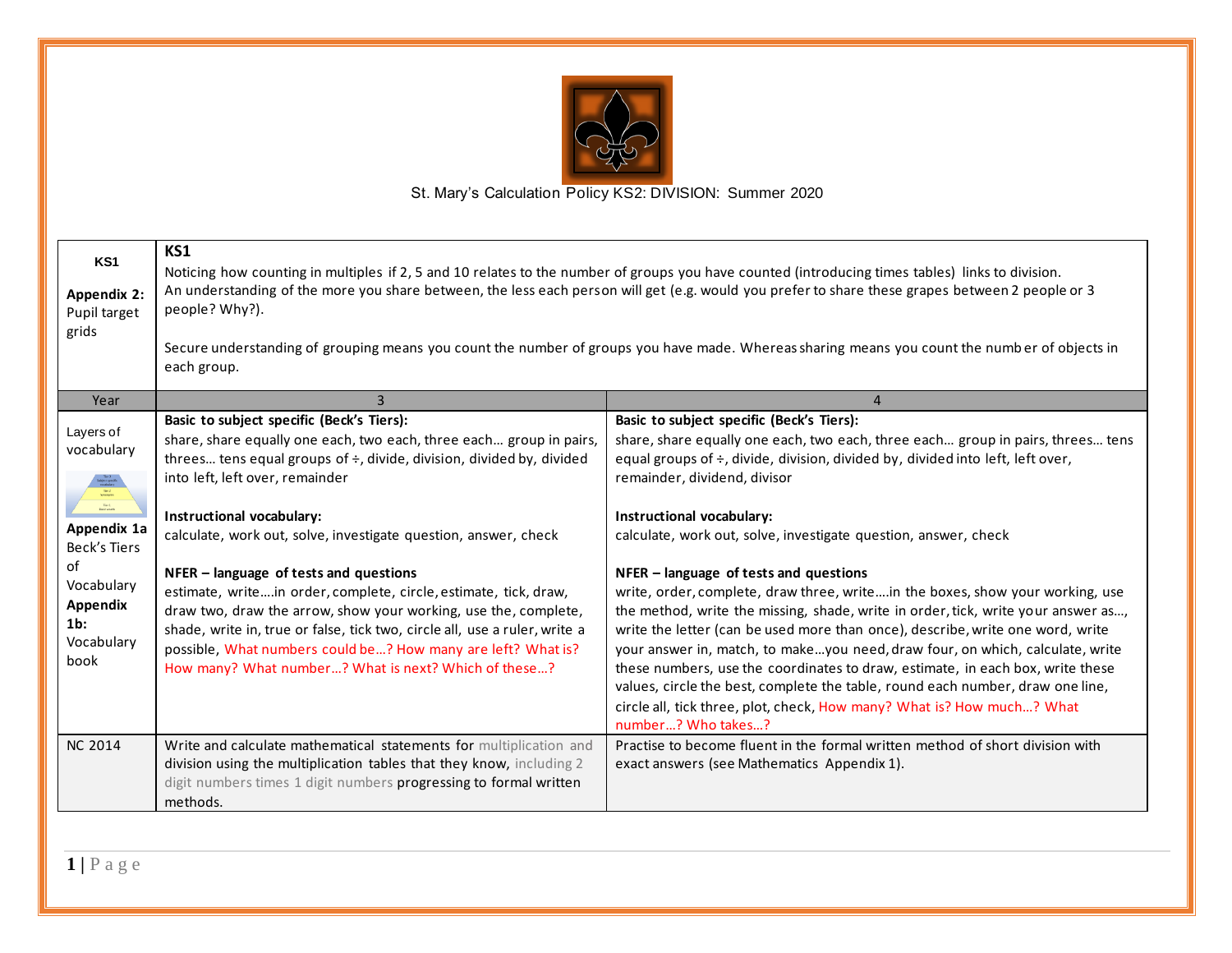

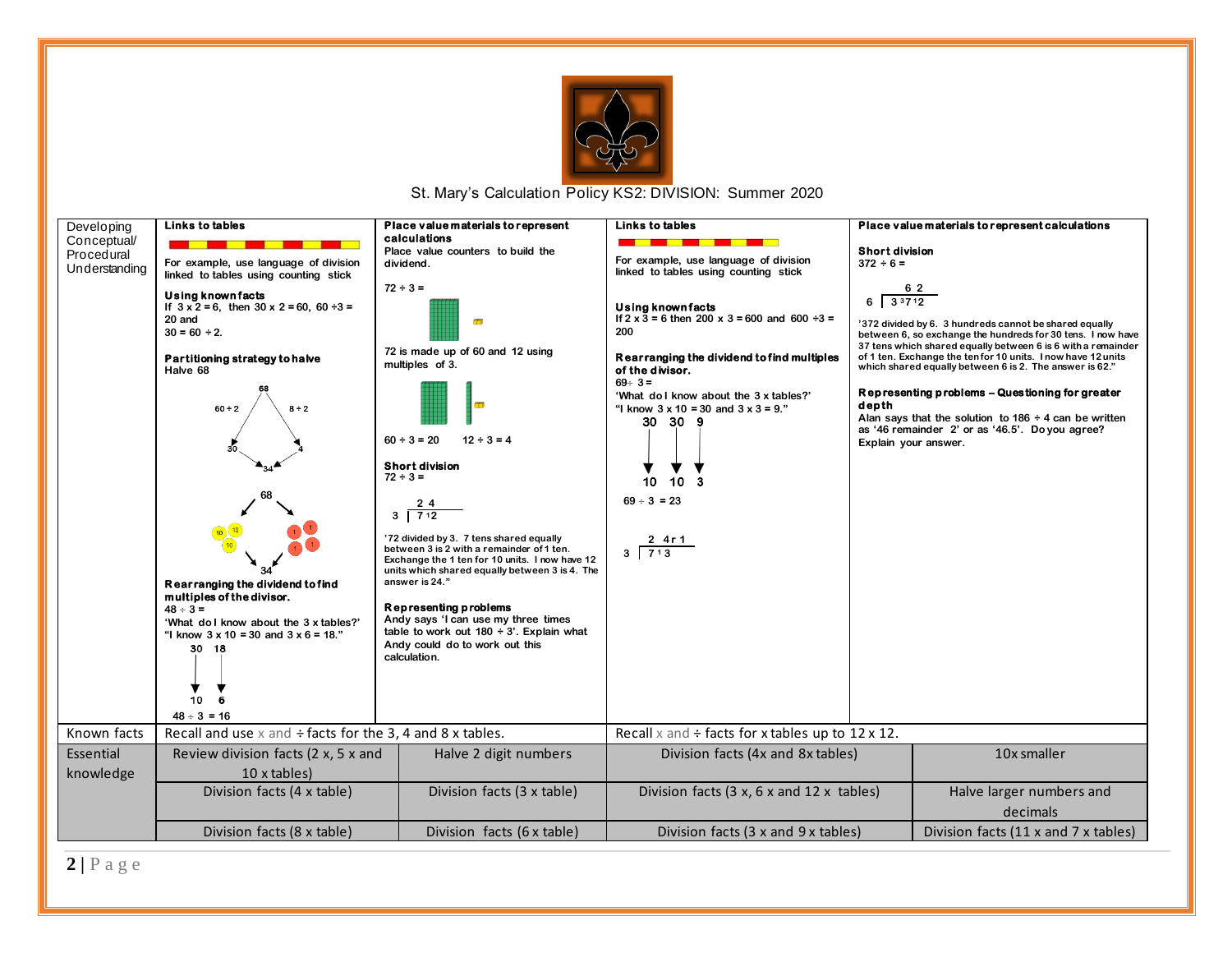

| Year                                            |                                                                                                   |                                                                          |
|-------------------------------------------------|---------------------------------------------------------------------------------------------------|--------------------------------------------------------------------------|
| Layers of                                       | Basic to subject specific (Beck's Tiers):                                                         | Basic to subject specific (Beck's Tiers):                                |
| vocabulary                                      | equal groups of, divide, division, divided by, divided into, remainder, factor,                   | equal groups of, divide, division, divided by, divided into, remainder,  |
|                                                 | quotient, divisible by inverse                                                                    | factor, quotient, divisible by inverse, remainders as fractions or       |
| $\frac{\text{Ter }1}{\text{Back } \text{work}}$ |                                                                                                   | decimals                                                                 |
| Appendix 1a                                     |                                                                                                   |                                                                          |
| <b>Beck's Tiers</b>                             | Instructional vocabulary:                                                                         | Instructional vocabulary:                                                |
| of                                              | calculate, work out, solve, investigate, question, answer, check, same, different                 | calculate, work out, solve, investigate, question, answer, check, same,  |
| Vocabulary                                      | missing number/s, number facts, number pairs, number bonds, greatest value,                       | different missing number/s, number facts, number pairs, number           |
| Appendix                                        | least value                                                                                       | bonds, greatest value, least value                                       |
| $1b$ :                                          |                                                                                                   |                                                                          |
| Vocabulary                                      | NFER-language of tests and questions                                                              | NFER-language of tests and questions                                     |
| book                                            | complete the sequence, circle the same as, draw four lines, circle the, circle the                | write three, complete, draw the, explain why, what are, write each       |
|                                                 | number that is not, circle two, circle two, write yes or no to a statement, circle                | number, show your method, tick the, calculate, increase by, complete     |
|                                                 | all, write the, write the missing, circle the incorrect, show your method, show                   | the tables, circle all, calculate, What was the? What is the difference? |
|                                                 | your working, circle three, by how much, calculate, estimate, shade, write the                    | Which expression? How much? What is? What could? What number is?         |
|                                                 | missing, use the diagram, complete the table, circle the number that is both,                     | Which of these?                                                          |
|                                                 | write a, b, c, d, label, true or false, order, draw a line, write the missing digits,             |                                                                          |
|                                                 | circle true and false, tick two, What number is? Which is the closest? Which                      |                                                                          |
|                                                 | one of these must also? Who gets the most? What is the total number?                              |                                                                          |
| <b>NC 2014</b>                                  | Divide numbers up to 4 digits by a 1 digit number using the formal written                        | Divide numbers up to 4 digits by a 2 digit whole number using the        |
|                                                 | method of short division and interpret remainders appropriately for the                           | formal written method of long division, and interpret remainders as      |
|                                                 | context (as remainders, as fractions, as decimals or by rounding, e.g. $98 \div 4 = \frac{18}{4}$ | whole number remainders, fractions, or by rounding, as appropriate to    |
|                                                 | $= 24 r2 = 24 \frac{1}{2} = 24.5 \approx 25$ ).                                                   | the context.                                                             |
|                                                 | Solve problems involving multiplication and division including using knowledge                    | Divide numbers up to 4 digits by a 2 digit number using the formal       |
|                                                 | of factors and multiples, squares and cubes. Solve problems involving                             | written method of short division where appropriate, interpreting         |
|                                                 | addition, subtraction, multiplication and division and a combination of these,                    | remainders according to the context.                                     |
|                                                 | including understanding the meaning of the equals sign. Solve problems                            | Solve problems involving addition, subtraction, multiplication and       |
|                                                 | involving multiplication and division including scaling by simple fractions and                   | division.                                                                |
|                                                 | problems involving simple rates.                                                                  |                                                                          |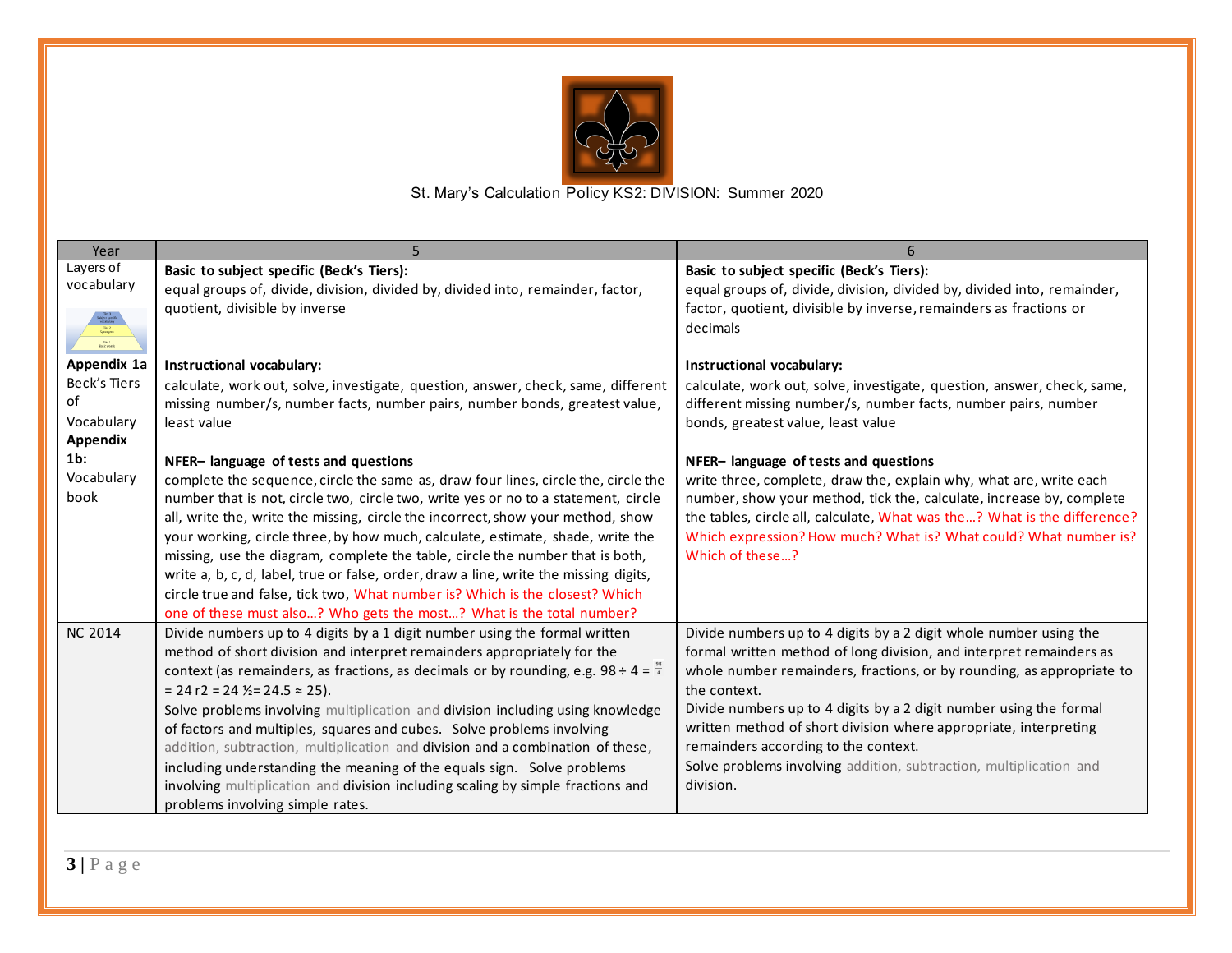



**4 |** P a g e